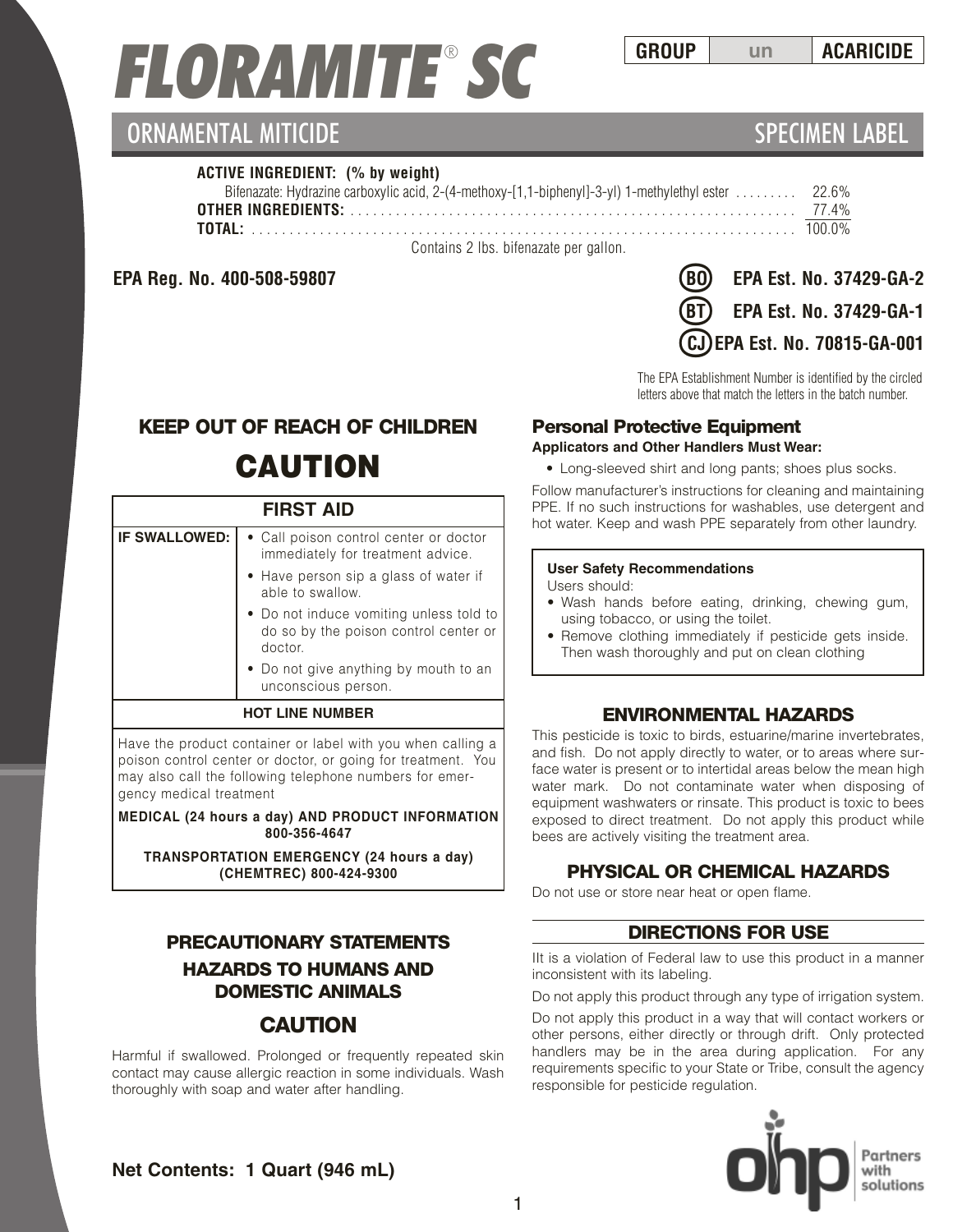#### **AGRICULTURAL USE REQUIREMENTS**

Use this product only in accordance with its labeling and with the Worker Protection Standard, 40 CFR Part 170. This Standard contains requirements for the protection of agricultural workers on farms, forests, nurseries, and greenhouses, and handlers of agricultural pesticides. It contains requirements for training, decontamination, notification, and emergency assistance. It also contains specific instructions and exceptions pertaining to the statements on this label about personal protective equipment (PPE), notification to workers and restricted-entry intervals. The requirements in this box only apply to uses of this product that are covered by the Worker Protection Standard.

Do not enter or allow worker entry into treated areas during the restricted entry interval (REI) of 12 hours.

PPE required for early entry to treated areas that is permitted under the Worker Protection Standard and that involves contact with anything that has been treated, such as plants, soil, or water, is:

- coveralls
- shoes plus socks
- chemical-resistant gloves made of any waterproof material

#### **NON-AGRICULTURAL USE REQUIREMENTS**

The requirements in this box apply to uses of this product that are NOT within the scope of the Worker Protection Standard for agricultural pesticides (40 CFR Part 170). The WPS applies when this product is used to produce agricultural plants on farms, forests, nurseries or greenhouses. Keep unprotected persons out of treated areas until sprays have dried.

#### **USE INFORMATION**

**FLORAMITE SC** is a selective miticide for the control of a variety of mite pests on the following plants:

- All ornamental plants, including bedding plants, flowering plants, foliage plants, bulb crops, perennials, trees and shrubs.
- All non-bearing fruit trees which will not bear fruit for a minimum of 12 months.
- Greenhouse tomatoes.

Except for applications to tomatoes, which is restricted to use in greenhouses only, **FLORAMITE SC** can be used in the following areas where these plants are grown and/or maintained in containers or in the ground:

- Greenhouses and shadehouses
- Nurseries, including Christmas tree/conifer plantations
- Landscapes
- Interiorscapes
- Residences
- Public, commercial, industrial and institutional areas
- Recreational sites, such as campgrounds, golf courses, parks and athletic fields
- Rights of way and other easements

When used as directed and applied to the foliage, **FLORAMITE SC** provides quick knockdown through contact activity, and long residual control. Due to its carbazate chemistry, mode of action and selective nature, **FLORAMITE SC** is relatively inactive against beneficial / predacious mites and insects, and **FLORAMITE SC** therefore is compatible with IPM and resistance management programs.

**FLORAMITE SC** is not systemic in action; therefore complete coverage of both upper and lower leaf surfaces and of fruit is necessary for effective control.

### **MIXING INSTRUCTIONS**

Fill the spray tank with 1/2 the desired amount of water. Then add the required amount of **FLORAMITE SC** with agitation running to fully disperse the product. Then fill the tank with the remaining amount of required water.

Like many pesticides, **FLORAMITE SC** stability can be impacted by high pH and high temperature. For optimum performance, maintain spray mixtures containing **FLORAMITE SC** within a range of pH 5.5 to 6.5.

**Compatibility:** To obtain broad spectrum insect control, **FLORAMITE SC** can be tank-mixed with other insecticide products. However, due to variations in water quality, e.g., hardness and pH, it is required that users conduct small scale trials under local conditions to ensure compatibility prior to any large scale use.

**Restrictions:** Tank mixtures are permitted only in those states where the tank mix partner is registered. When tank mixing, follow the label directions for the most restrictive of label precautions and limitations.

#### **USE RATES AND APPLICATION INFORMATION**

Mix 4 to 8 fluid ozs. **FLORAMITE SC** in 100 gals. of water (1⁄4 - 1⁄2 tsp./gal) and apply as a full coverage spray to the foliage using a volume of 1-4 qts. of final solution per 100 sq.ft. (or 100 - 400 gals. per acre). Actual spray volume will vary depending on the size of plants being treated. Application should be made as soon as mites appear and will provide residual control for up to 28 days. Use the low rate for preventative applications or where mite infestations are light. The higher rate may be required for heavy infestations or for extended residual control. For optimum coverage of ornamentals with hard to wet foliage, an adjuvant can be added to the **FLORAMITE SC**/water solution. Those found to be effective are Silwet 77® or Sylgard 309® at 4 oz. per 100 gallons of water. Users should test safety and compatibility of all adjuvants prior to commercial use. Do not use adjuvants in solutions applied to greenhouse tomatoes.

When used as a directed, **FLORAMITE SC** is effective for the control of a variety of mites species, especially spider mites, red mites and grass mites. NOTE: It is not effective against rust mites, broad mites and flat mites. **FLORAMITE SC** is primarily active on the motile stages of mites, but also has ovicidal activity against spider mites (*Tetranychus* species). Common mite species controlled by **FLORAMITE SC** include:

| <b>COMMON NAME</b>      | <b>SCIENTIFIC NAME</b>             |
|-------------------------|------------------------------------|
| Two spotted spider mite | Tetranychus urticae (Koch)         |
| Pacific mite            | Tetranychus pacificus (McGregor)   |
| Strawberry mite         | Tetranychus turkestani             |
| European red mite       | Panonychus ulmi (Koch)             |
| Citrus red mite         | Panonychus citri (McGregor)        |
| Clover mite             | Bryobia praetiosa (Koch)           |
| Southern red mite       | Oligonychus ilcis (McGregor)       |
| Spruce spider mite      | Oligonychus ununguis (Jacobi)      |
| Bamboo spider mite      | Schizotetranychus celarius (Banks) |
| Lewis mite              | Eotetranychus lewisi               |

#### **RESTRICTIONS:**

For greenhouse tomatoes, do not apply within 3 days of harvest. Do not make more than two (2) applications of **FLORAMITE SC** per crop per year.

Do not apply more than 32 fluid ozs. per acre, per year.